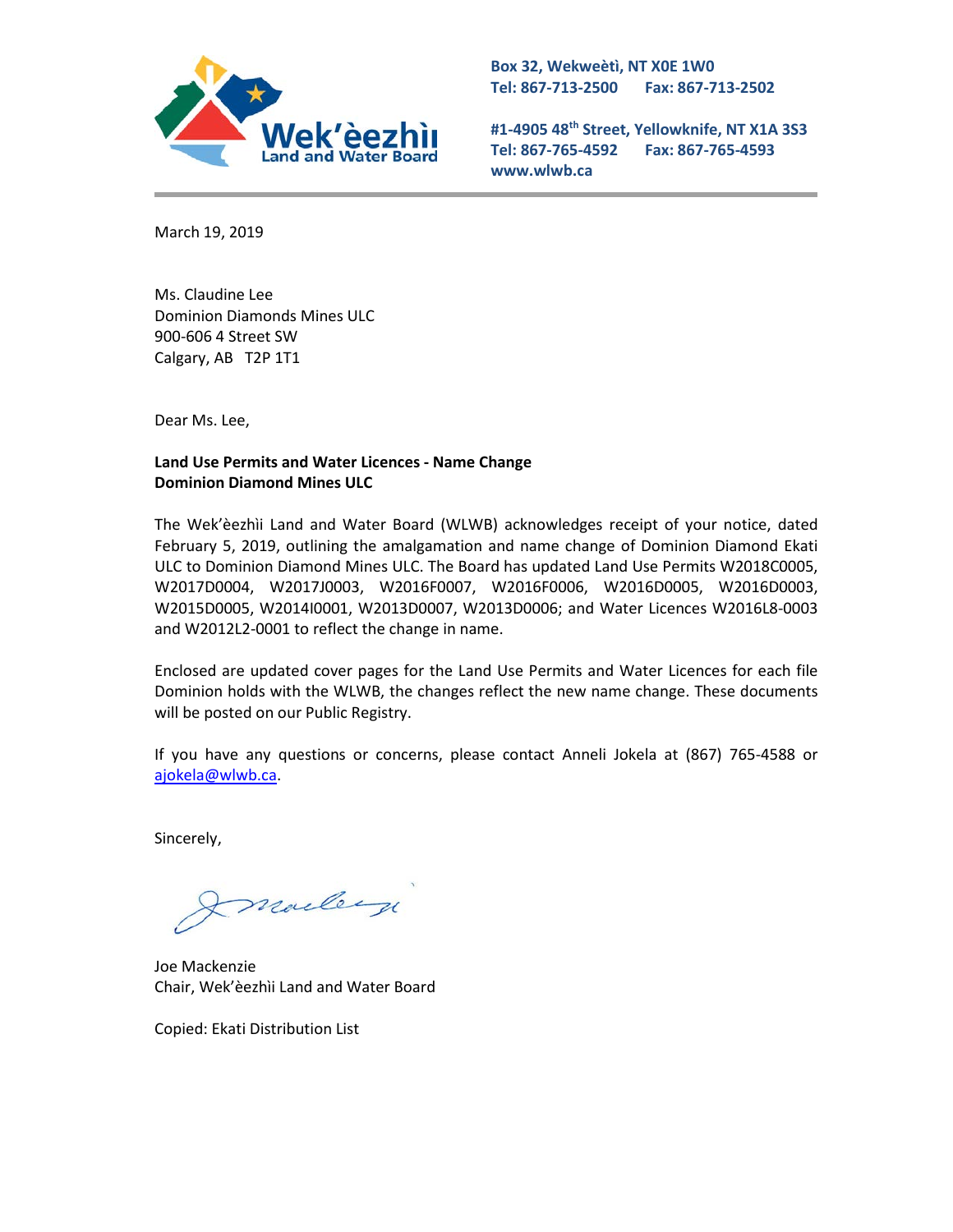

**Dominion Diamond Mines ULC**<br>900-606 4 Street SW (403) 910-1933 900-606 4 Street SW (403) 910-1933 Calgary, Alberta T2P 1T1 www.ddmines.com

05 February 2019

Mr. Joseph Mackenzie **Chair** Wek'èezhìi Land and Water Board #1, 4905-48<sup>th</sup> Street Yellowknife, NT X1A 3S3

## **Re: Notification of Amalgamation and Request for Name Change**

Dear Mr. Mackenzie:

We write to inform you that Dominion Diamond Ekati ULC, holder of those licenses, leases, permits or authorizations listed in Schedule A attached to this letter, has amalgamated with a number of affiliated entities as one company under the name **Dominion Diamond Mines ULC** effective January 1, 2019. It is requested that this name change be applied to those authorizations as listed in Schedule A. Additionally, the mailing address on any of these authorizations and on file should be updated to the following:

Dominion Diamond Mines ULC 900-606 4 Street SW Calgary, Alberta T2P 1T1

Please find attached, as Schedule B to this letter the Certificate of Amalgamation, evidencing this change for your records. A certificate of status of registration particular to the Northwest Territories is forthcoming and will be forwarded once received. Please do not hesitate to reach out to us should you have any questions or require any additional information.

Sincerely,

Claudine La

Claudine Lee Head of Environment

Enclosed: Schedule A Licences, Leases Permits or Authorizations Schedule B Certificate of Amalgamation

cc. Marty Sanderson, Manager, Diamond Resource Management

Record #: HSE RCD ENV 1118 Document Owner: Environment Department Date: 05-02-2018 Template # EKA TEM 1852.13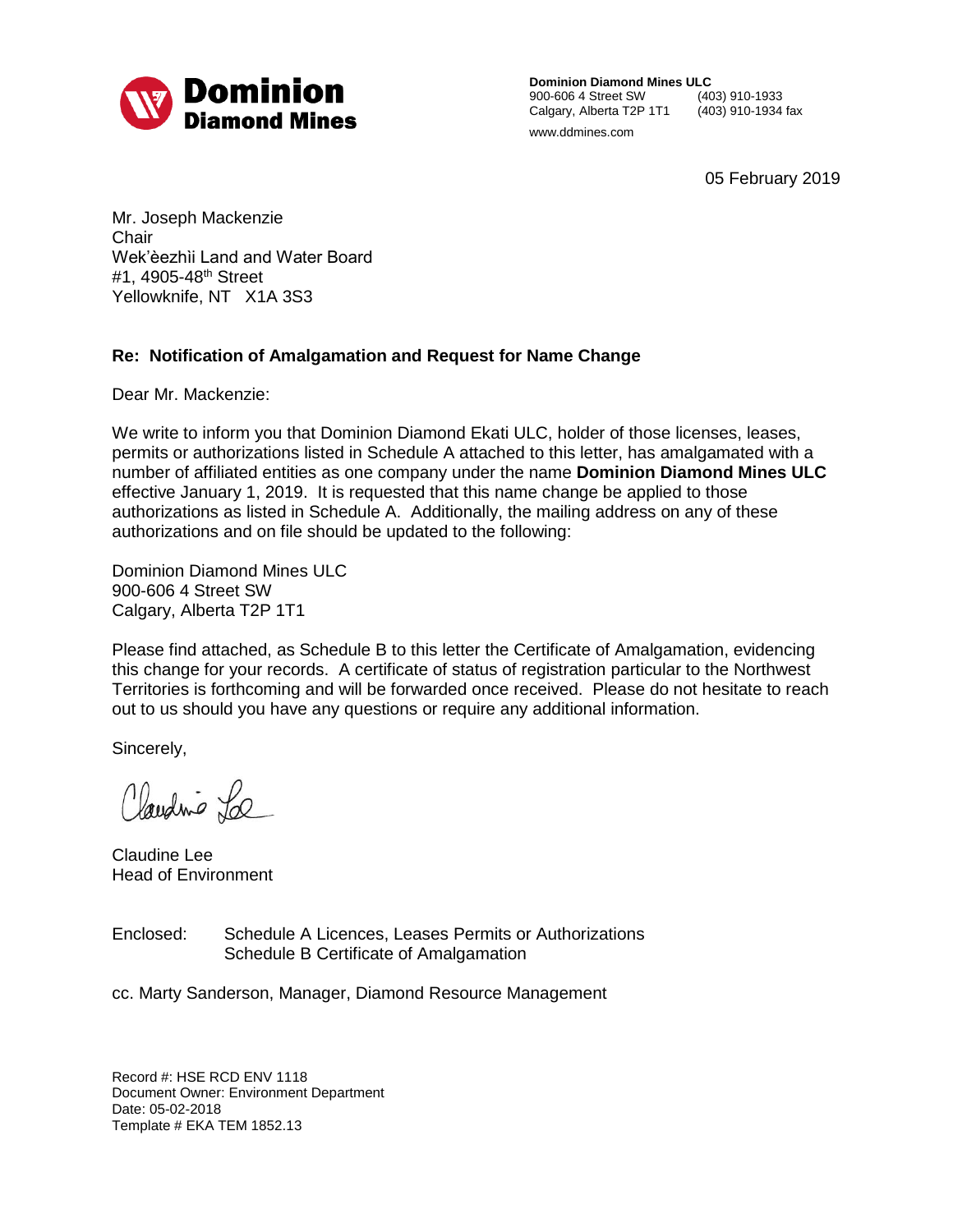

**Dominion Diamond Mines ULC**<br>900-606 4 Street SW (403) 910-1933 900-606 4 Street SW Calgary, Alberta T2P 1T1 (403) 910-1934 fax www.ddmines.com

### SCHEDULE A Licences, Leases, Permits or Authorizations

| Type A Water Licence    | W2012L2-0001 | <b>Ekati Entire Operation (Jay Project Amendment</b><br>Included) |
|-------------------------|--------------|-------------------------------------------------------------------|
| Type B Water Licence    | W2016L8-0003 | Jay Project Culvert Installation - Lac du<br>Sauvage              |
| <b>Land Use Permits</b> | W2014I0001   | <b>Misery Powerline</b>                                           |
|                         | W2013D0006   | Lynx Pit                                                          |
|                         | W2018C0005   | <b>Exploration Activities</b>                                     |
|                         | W2015D0005   | Lynx Waste Rock Storage Area                                      |
|                         | W2016F0006   | Pigeon and Sable Haul Road                                        |
|                         | W2016D0003   | Sable Pit and Associated Activities                               |
|                         | W2016F0007   | Jay Early Works                                                   |
|                         | W2016D0005   | <b>Pigeon Pit and Associated Activities</b>                       |
|                         | W2013D0007   | Jay Project                                                       |
|                         | W2017J0003   | Jay Project Culture Camp                                          |
|                         | W2017D0004   | Misery Underground Development                                    |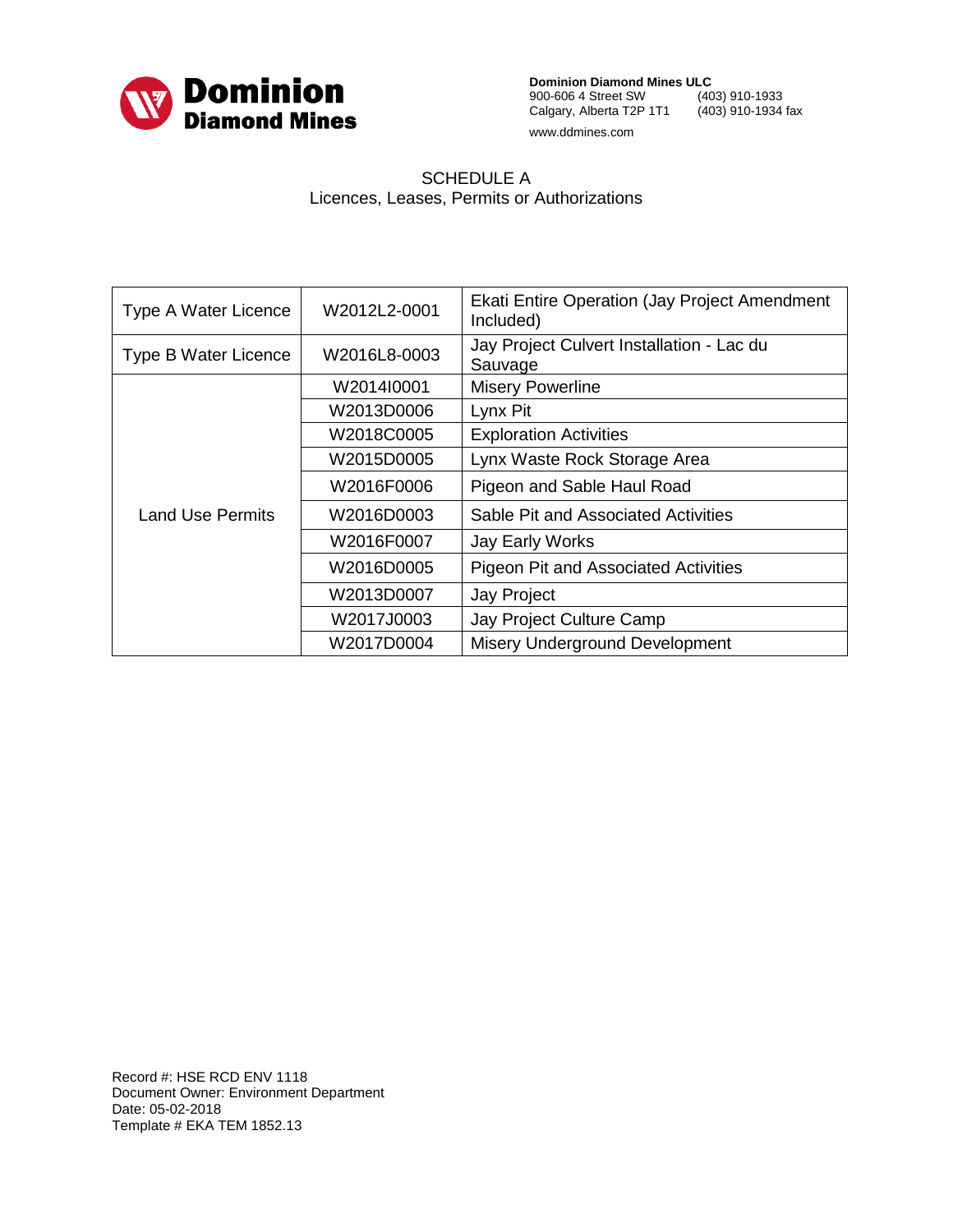

**Dominion Diamond Mines ULC**<br>900-606 4 Street SW (403) 910-1933 900-606 4 Street SW Calgary, Alberta T2P 1T1 (403) 910-1934 fax www.ddmines.com

SCHEDULE B Certificate of Amalgamation

See attached.

Record #: HSE RCD ENV 1118 Document Owner: Environment Department Date: 05-02-2018 Template # EKA TEM 1852.13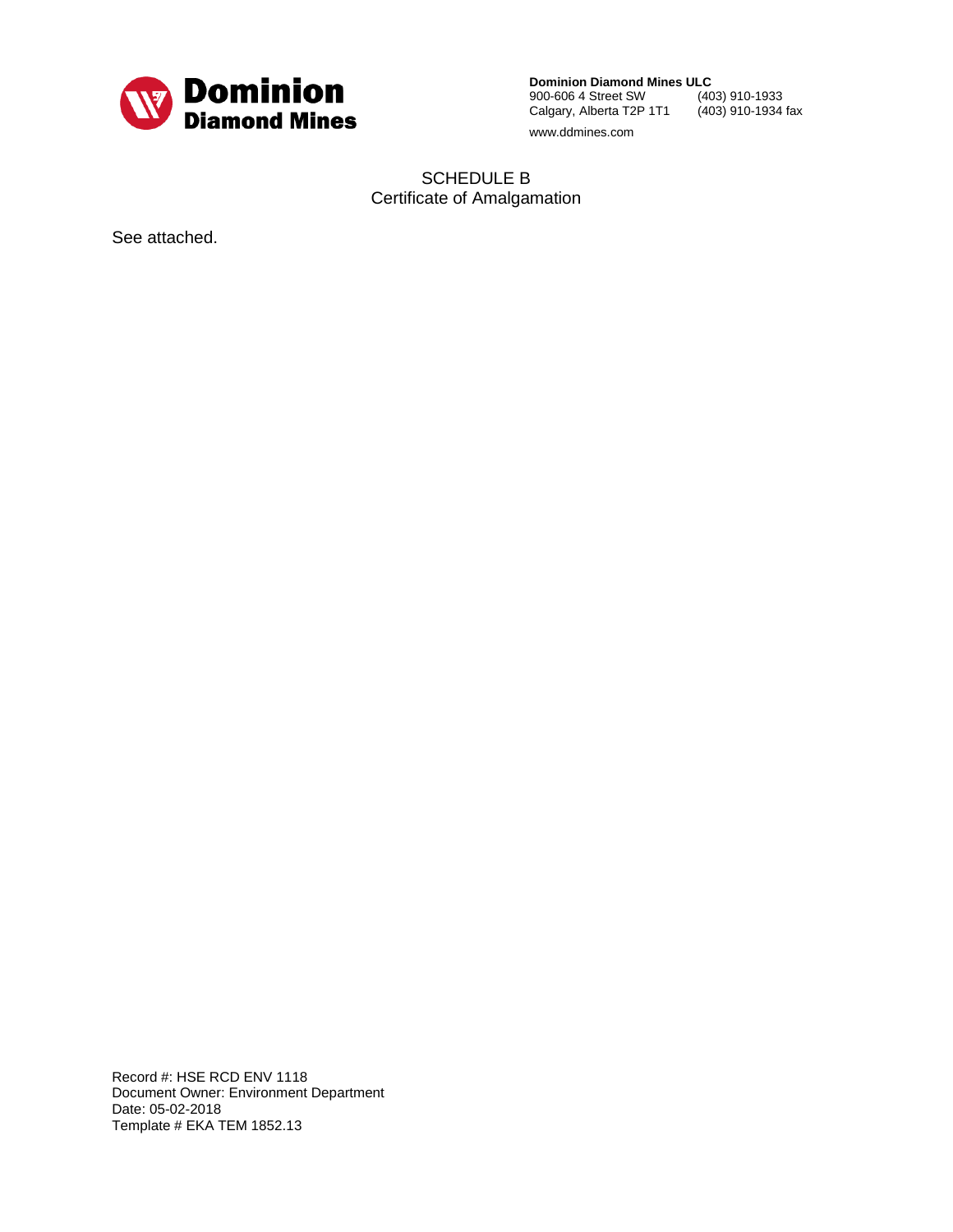Number: BC1192090



# **CERTIFICATE OF AMALGAMATION**

BUSINESS CORPORATIONS ACT

I Hereby Certify that ABEREX MINERALS ULC, incorporation number BC0529206, and DDC CANADA HOLDINGS ULC, incorporation number C1141713, and DOMINION DIAMOND EKATI ULC, incorporation number C1141708, and DOMINION DIAMOND MINES ULC, incorporation number BC1146239, and DOMINION DIAMOND NWT ULC, incorporation number C1141702 were amalgamated as one company under the name DOMINION DIAMOND MINES ULC on January 1, 2019 at 12:00 AM Pacific Time.



Issued under my hand at Victoria, British Columbia On January 1, 2019

Whart.

**CAROL PREST** Registrar of Companies Province of British Columbia Canada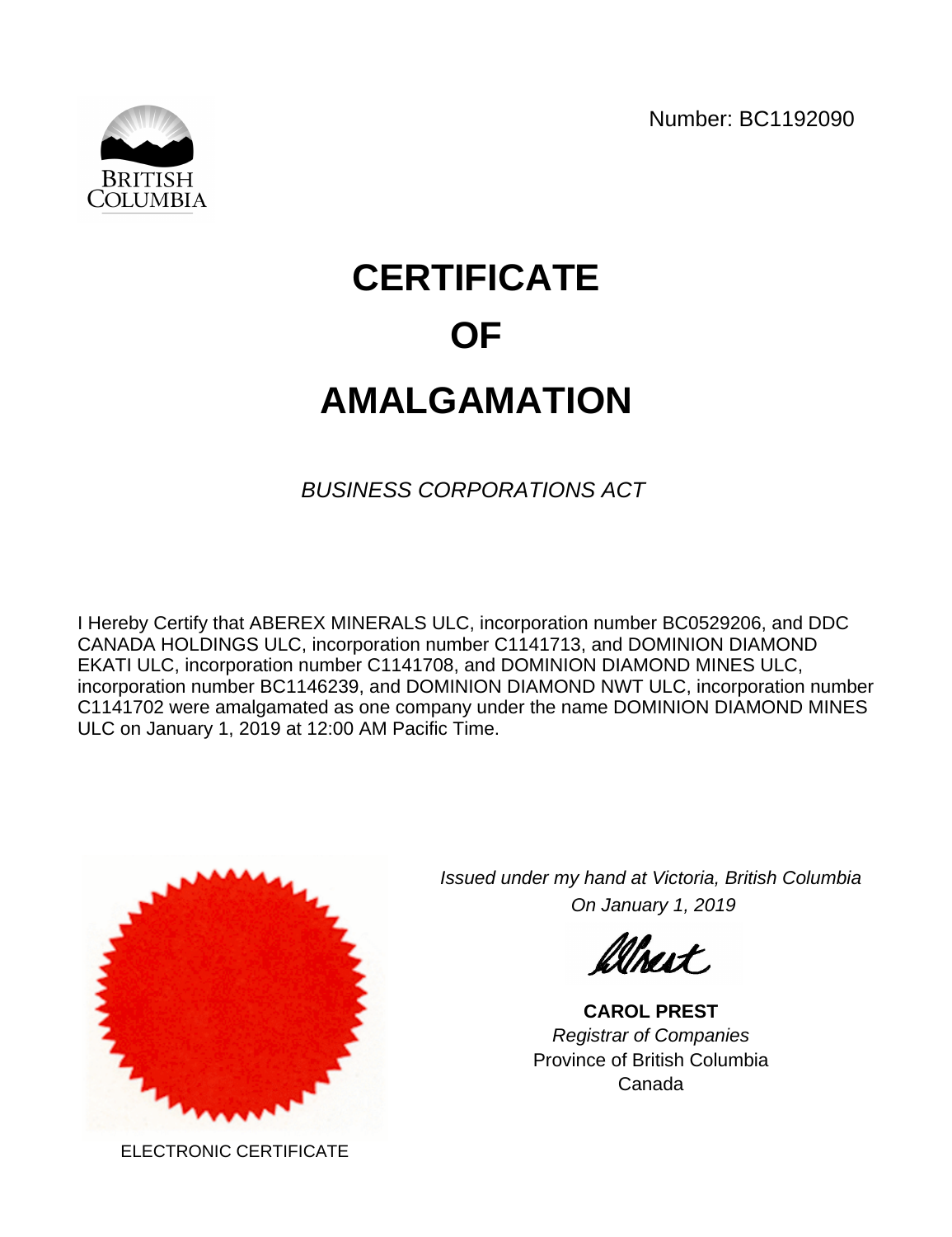

**Dominion Diamond Mines ULC**<br>900-606 4 Street SW (403) 910-1933 900-606 4 Street SW (403) 910-1933<br>Calgary, Alberta T2P 1T1 (403) 910-1934 fax Calgary, Alberta T2P 1T1 www.ddmines.com

13 February 2019

Mr. Joseph Mackenzie **Chair** Wek'èezhìi Land and Water Board #1, 4905-48<sup>th</sup> Street Yellowknife, NT X1A 3S3

### **Re: Notification of Amalgamation and Request for Name Change Follow Up – NWT Certificate of Registration**

Dear Mr. Mackenzie:

Further to our correspondence dated February 5, 2019<sup>1</sup> requesting a name change and mailing address update, please find attached a certificate of status of registration for the amalgamated **Dominion Diamond Mines ULC** in the Northwest Territories. Please do not hesitate to reach out to us should you have any questions or require any additional information.

Sincerely,

Lyn Bottger

Lynn Boettger Superintendent, Permitting

Enclosed: Certificate of Registration of an Amalgamated Extra-Territorial Corporation (dated 2019-02-11)

cc. Marty Sanderson, Manager, Diamond Resource Management

 $\overline{a}$ <sup>1</sup> See WLWB online registry at [W2012L2-0001-Ekati-Dominions Letter to WLWB-Re Amalgamation and Request for](http://registry.mvlwb.ca/Documents/W2012L2-0001/W2012L2-0001%20-%20Ekati%20-%20Dominions%20Letter%20to%20WLWB%20-%20Re%20Amalgamation%20and%20Request%20for%20Name%20Change%20-%20Feb%205_19.pdf)  [Name Change-Feb 05\\_19.pdf](http://registry.mvlwb.ca/Documents/W2012L2-0001/W2012L2-0001%20-%20Ekati%20-%20Dominions%20Letter%20to%20WLWB%20-%20Re%20Amalgamation%20and%20Request%20for%20Name%20Change%20-%20Feb%205_19.pdf)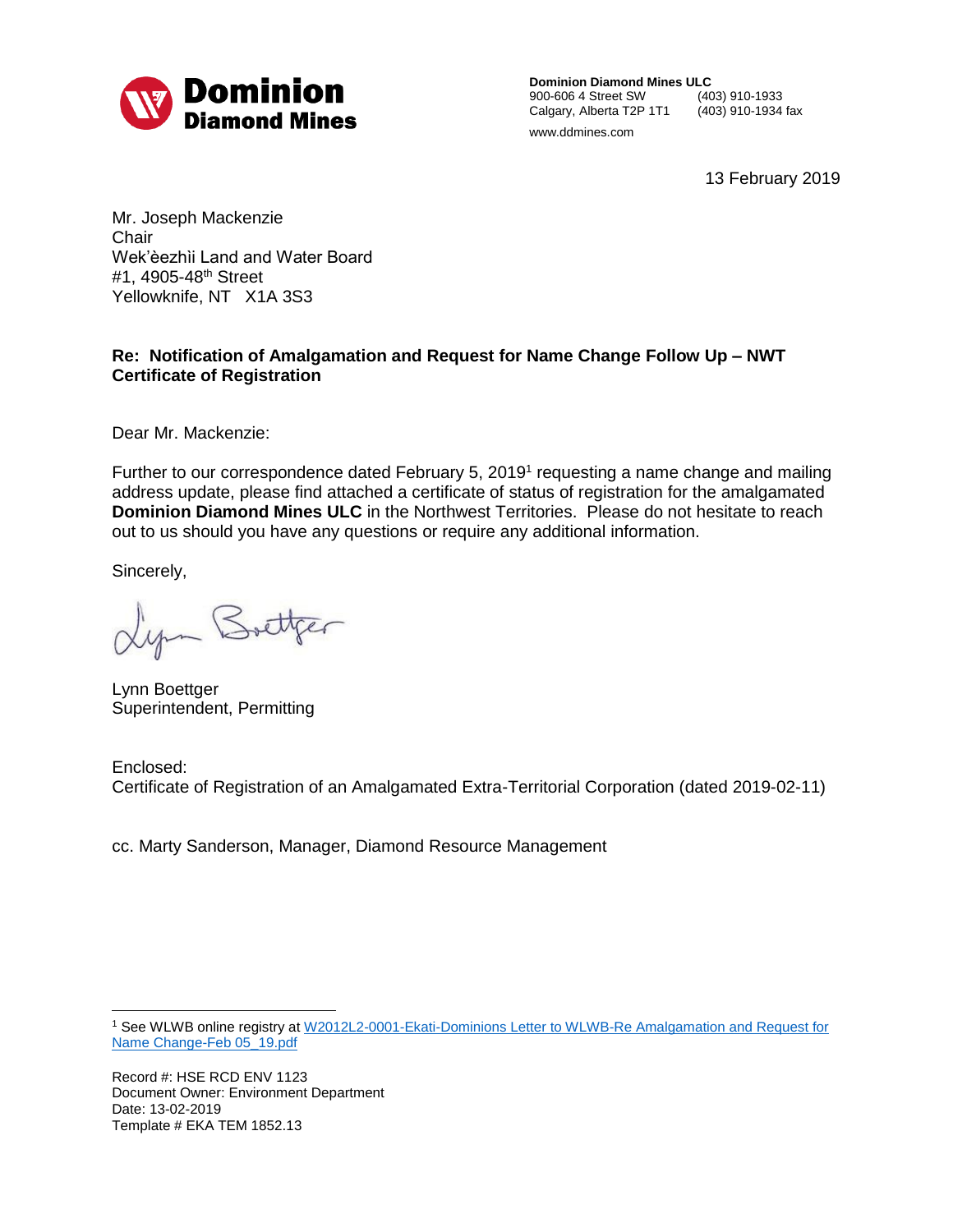

# **BUSINESS CORPORATIONS ACT CERTIFICATE OF REGISTRATION OF AN AMALGAMATED EXTRA-TERRITORIAL CORPORATION**

# **LOI SUR LES SOCIÉTÉS ACTIONS CERTIFICAT D'ENREGISTREMENT D'UNE SOCIÉTÉ** PAR ACTIONS EXTRATERRITORIALE FUSIONÉE

**I HEREBY CERTIFY THAT** 

JE CERTIFIE PAR LA PRÉSENTE QUE

## **DOMINION DIAMOND MINES ULC**

a body corporate incorporated under the laws of une personne morale constituée en vertu des lois de

### **BRITISH COLUMBIA**

resulted from the amalgamation of the corporations as set out in the attached **Statement of Amalgamation.** 

est issué de la fusion des sociétés par actions indiquées dans la déclaration de fusion ci-jointe.

**Date of Amalgamation** Date de la fusion

2019-01-01

**Date of Registration** Date d'enregistrement

2019-02-11



**REGISTRAR OF CORPORATIONS** 

**REGISTRAIRE DES SOCIÉTÉS PAR ACTIONS**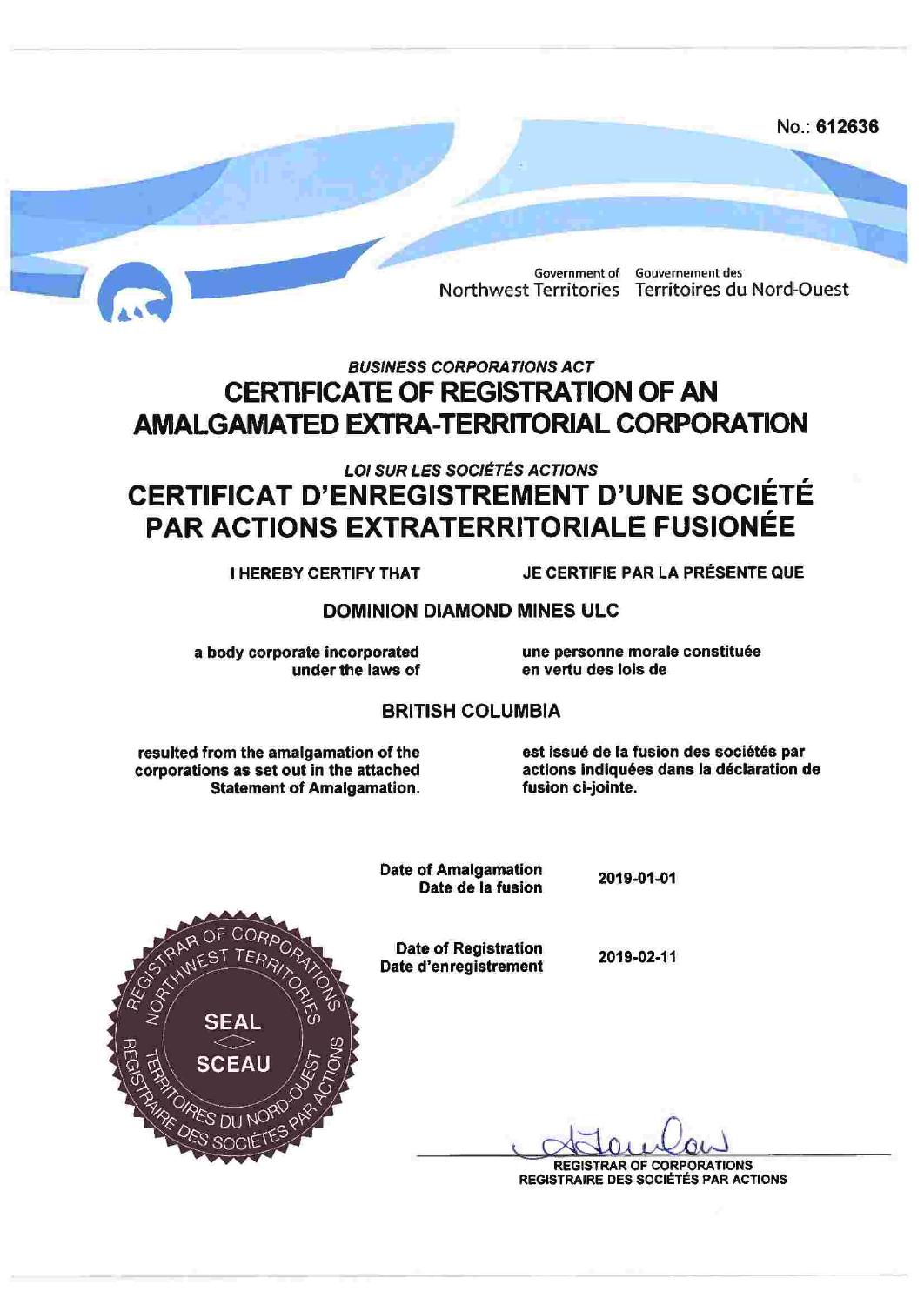| <b>Malinda Kellett</b>             |  |
|------------------------------------|--|
| <b>Lynn Boettger</b>               |  |
| <b>Claudine Lee</b>                |  |
| RE: Dominion - Name Change Request |  |
| February-15-19 7:55:18 AM          |  |
|                                    |  |

No, there is no need to assign the water licence. Dominion Diamond Ekati ULC, the license holders, has amalgamated with Dominion Diamond Mines ULC (among other affiliates) effective January 1, 2019 as one company under the name of Dominion Diamond Mines ULC.

There is no transfer of interest. In accordance with corporate law, there is continuity of corporate existence with an amalgamation: the amalgamating entities continue to exist, but now as one company, under the name of Dominion Diamond Mines ULC. Accordingly, the "transaction" is more akin to a name change rather than an assignment or transfer.

I am happy to talk to their counsel, who should be aware of the effect of an amalgamation at law.

MK

#### **Malinda A. Kellett, B.A., LL.B., M.B.A.**

General Counsel | Dominion Diamond Mines ULC 900 – 606 4 Street SW, Calgary, Alberta, Canada T2P 1T1 Office: +1.403.910.1933 ext 2120 | Cell: 867-446-0933 [malinda.kellett@ddcorp.ca](mailto:malinda.kellett@ddcorp.ca) | [www.ddmines.ca](https://can01.safelinks.protection.outlook.com/?url=http%3A%2F%2Fwww.ddmines.ca%2F&data=02%7C01%7CLynn.Boettger%40ddcorp.ca%7C41acb3af11b84a887fc508d693559939%7Ceb6351d9f5ac4cfe96521cf9b53f69f0%7C0%7C0%7C636858393191683797&sdata=Ov%2Fu9SMdn55dlIGtOiMzNKmEuDoTlM7ggP2Nvtji1ls%3D&reserved=0)



**From:** Lynn Boettger **Sent:** February 14, 2019 3:26 PM **To:** Malinda Kellett <Malinda.Kellett@ddcorp.ca> **Cc:** Claudine Lee <Claudine.Lee@ddcorp.ca> **Subject:** FW: Dominion - Name Change Request **Importance:** High

See below…..is there a quick response to this we could pass along?

LB

**From:** Ryan Fequet <rtequet@wlwb.ca> **Sent:** Thursday, February 14, 2019 3:21 PM **To:** Claudine Lee [<Claudine.Lee@ddcorp.ca](mailto:Claudine.Lee@ddcorp.ca)> **Cc:** Lynn Boettger [<Lynn.Boettger@ddcorp.ca](mailto:Lynn.Boettger@ddcorp.ca)>; John Donihee [<jdonihee@willmsshier.com](mailto:jdonihee@willmsshier.com)>; Anneli Jokela [<ajokela@wlwb.ca](mailto:ajokela@wlwb.ca)> **Subject:** Dominion - Name Change Request **Importance:** High